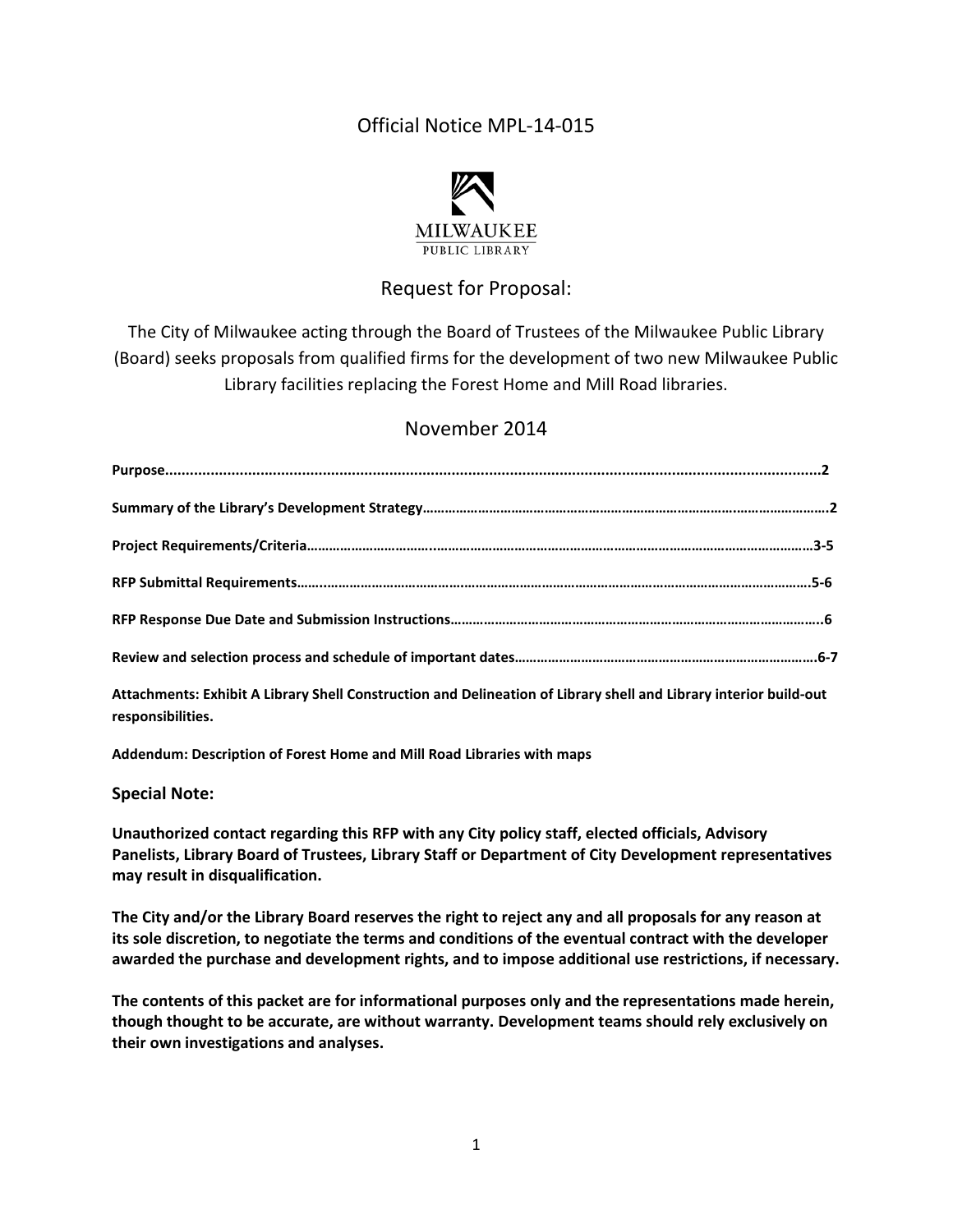#### **Purpose**

In 2010, MPL adopted a Facilities Plan "Rethinking Libraries for the 21<sup>st</sup> Century" which outlined three development strategies to guide redevelopment of our branch library system. Aligned with this plan, MPL recommended to the City of Milwaukee a preferred development program for the replacement of the Forest Home, Mill Road, Martin Luther King, and Capitol libraries over the next six years. Forest Home and Mill Road will be replaced in the first cycle.

The new libraries will be part of mixed-use buildings and MPL is seeking real-estate development partners for these facilities. Through this RFP, MPL is seeking submissions from entities with development plans that may be compatible with a library project.

The proposed new libraries should be catalytic community economic development projects in the neighborhoods and/or business districts where they might be located and have a signature design and use of materials that elevates the library as an important "third place" in the community.\*

#### **A brief summary of the library's development strategy**

Many of the facilities within the 12-branch MPL system were built more than 40 years ago and are in need of replacement due to a variety of factors. To continue to improve service and save ongoing operating costs MPL set out on a decade-long capital improvement program for its branch libraries beginning with the Villard Avenue Library in 2008. The Villard Avenue Library was replaced across the street from its original location as the Villard Square Branch*,* part of a mixed-use housing development funded in part by federal tax credits. Based on the success of the mixed-use model at Villard, MPL made plans to redevelop the East Library in 2011. The old East Library was torn down and will reopen as part of a new mixed-use development on November 22, 2014.

The City of Milwaukee is providing \$18 million from the capital budget to fund replacement of four library branches in the system beginning in 2014. The budget dedicates approximately \$4.5 million to develop each new library within four mixed-use projects. The library's branch building program will be completed by 2020.

During its strategic planning process in 2013, MPL identified core organizational values that state libraries (are) "anchoring healthy and vibrant neighborhoods…successful business districts" and are "contributing to a strong Milwaukee…strong economy and job market." In other words, MPL recognizes that the branch libraries play a vital role in the community and economic development in the neighborhoods where they are located.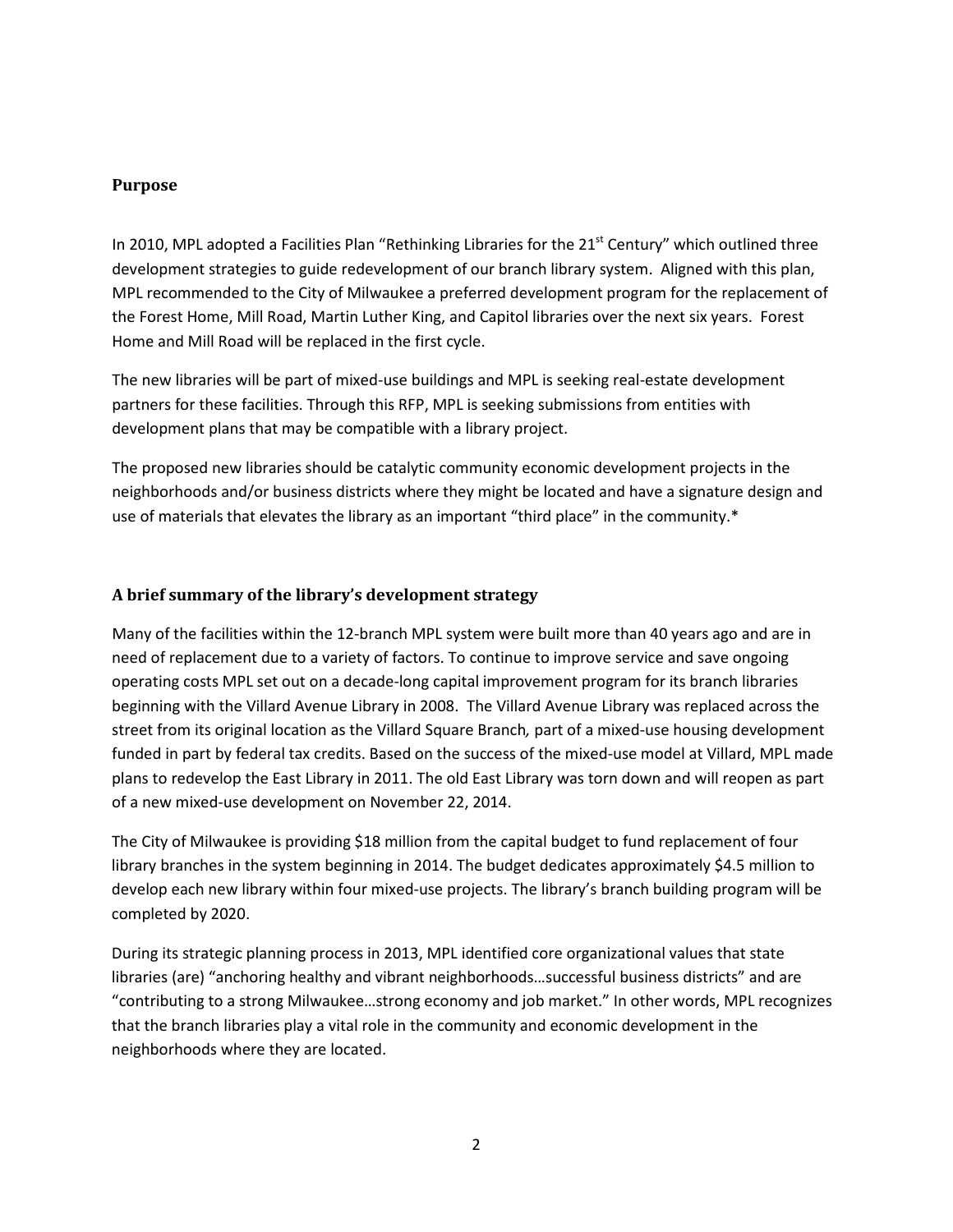#### **Project Requirements**

#### **Criteria**

#### **Mixed-use project/economic development**

MPL is looking for catalytic mixed-use projects that add economic vitality to a neighborhood and business district. The project should utilize creative placemaking methods and architecture to engage library patrons, neighbors, and pedestrians alike.

Based on the capital funding available, the new library branch must be part of a mixed-use development in either a new construction project or within an existing building adapted for re-use.

The non-library component(s) must be housing, retail, office, or another commercial use as long as the use is appropriate for co-location with a public library. The second use in the development should strive to add to the tax base of the city.

#### **Design**

The project should have a signature design and use materials that elevate the library as an important "third place" in the community. The interior library design will have a separate RFP.

#### **Location**

MPL branches are strategically located throughout the city to maximize library service and support lifelong learning. If the proposal suggests relocating the library explain:

- How the new site increases visibility and expands access to the library?
- How the new location continues to serve areas with high concentrations of children and families?
- How many schools are within 1 mile of the proposed location?
- How does the proposed location relate to other libraries in the branch system?

If the proposal is for redevelopment at the existing library branch location, the Developer shall be responsible for costs associated with a temporary library location during construction.

#### **Forest Home**

The project proposed for a new Forest Home library should be located no more than one mile from the existing library site at 1432 W. Forest Home Avenue. The location must be in a walkable area that is close to schools.

#### **Mill Road**

Locations proposed for the Mill Road library should be no more than 1.25 Miles from the current site at  $6431$  N.  $76^{th}$  Street.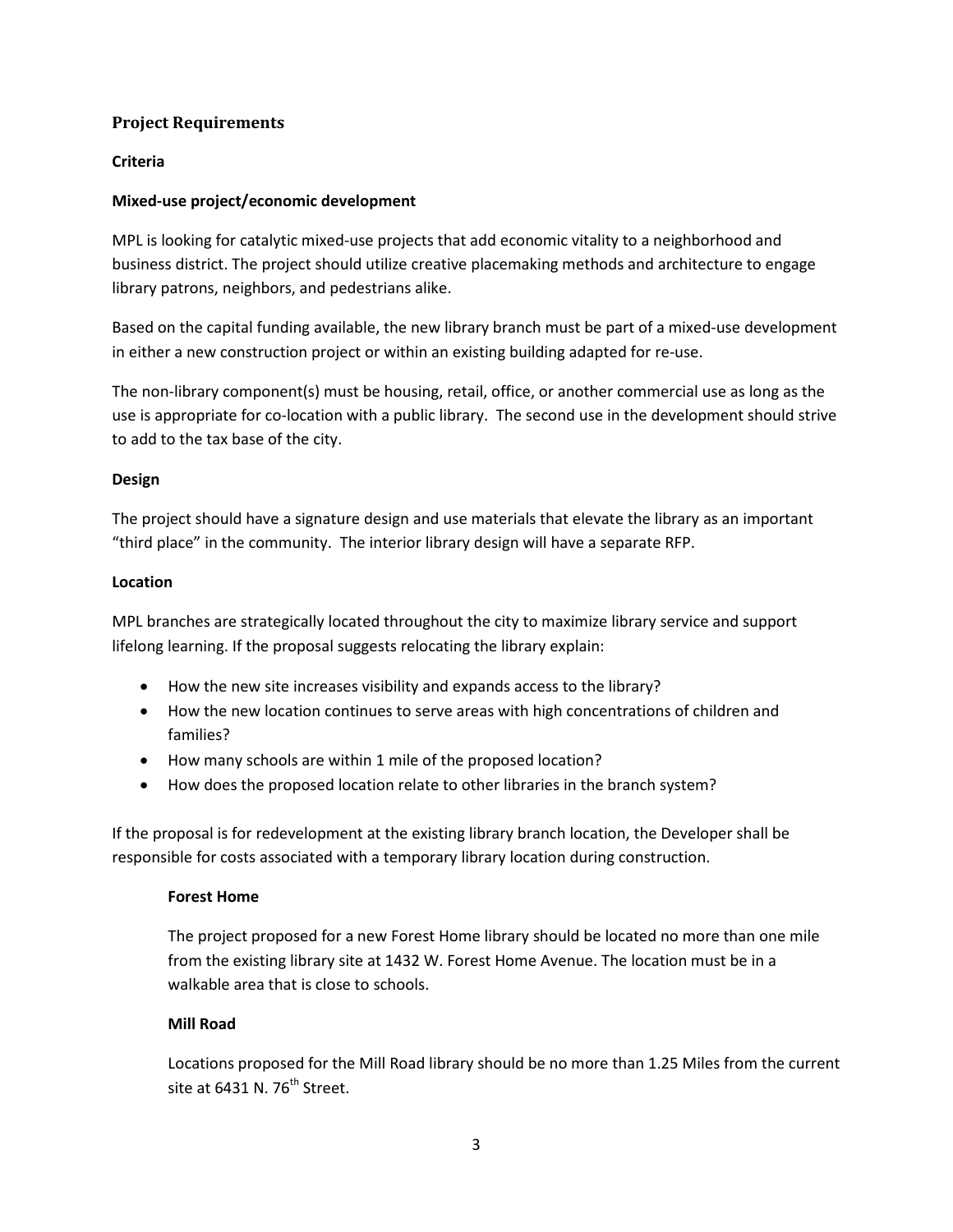For more information about the current Mill Road and Forest Home locations please refer to the previous RFI on the MPL website.

If your proposal suggests developing a parcel that is not city-owned please include evidence that your team has the support of the owner of that property.

### **Scope**

### **DEVELOPER RESPONSIBILITIES/EXPENSES: see attached Exhibit A document for additional detailed developer responsibilites**

- Demolish the existing building, if necessary
- Relocate existing utilities, if necessary
- Develop the project in accordance with approved design plans and any applicable City policies
- Convey the Library condominium including Library parking to the City/Library Board per the specifications in Exhibit A

#### **LIBRARY COMPONENT – BUILDING REQUIREMENTS**

- Approximately 15,000 SF 17,000 SF plus space for HVAC/mechanicals
- Located on a major street accessible by public transit route(s)
- Ground floor location only
- One public entrance close to parking (and/or main thoroughfare)
- Highly visible from street with tempered laminate glass curtain wall/storefront to maximize daylight
- Ceiling height of 18.6-feet clear space minimum with a 20-foot height preferred
- 30-foot on-center column spacing preferred or evidence of suitability for book stacks
- 150-pound/SF floor-bearing capacity
- Waterproofing between upper unit and library unit
- Loading area for daily truck delivery

#### **UTILITIES**

- Separate HVAC, water, and electrical service between library and non-library components
- Use of "Best Practices" for sustainable construction (solar energy where possible, etc.)

#### **PARKING**

- Minimum of three library parking spaces per thousand square foot of library space for Forest Home replacement and four per square foot at Mill Road replacement.
- Easily accessible & visible to patrons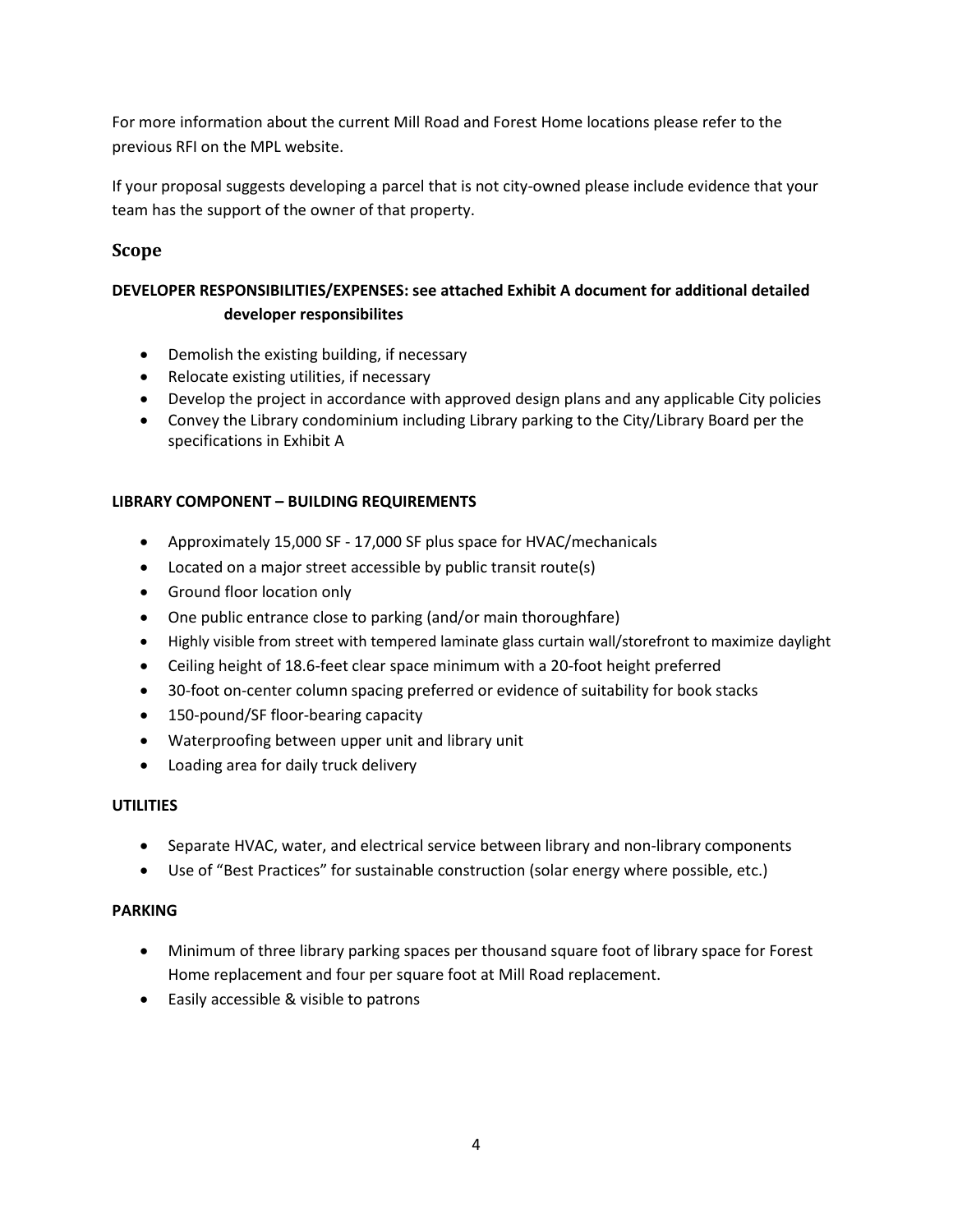#### **CONDOMINIUM CONVEYANCE TERMS & FUTURE OWNERSHIP**

A multi-unit condominium will be created after construction. The library unit will be conveyed to the City under an agreed upon price. The others uses will constitute a single unit. The East Library condominium document will serve as the model condominium declaration for this project. The document will be posted on our website for review.

#### **HUMAN RESOURCE REQUIREMENTS**

- Participation in the City's Small Business Enterprise (SBE) program is required for the project, per MCO Ch. 370. The City's goal is 25% of the budgeted cost of construction supplies and services, and 18% of the budgeted cost of professional services. An SBE agreement with the City is required.
- For the library component, prevailing wages shall be paid (per Wis. Stat. § 66.0903) and City of Milwaukee residents shall be hired as outlined in MCO § 309-41. The developer is encouraged to apply these targets to the full project.

#### **BUYER POLICIES**

- If the project transaction involves the purchase and sale of City-owned property, the developer is advised of the City's general buyer policies as outlined in MCO § 304-49-8.
- Conveyance, if any, will be subject to a deed restriction prohibiting application to the City for tax exemption.

#### **RFP Submittal Requirements**

Entities submitting a proposed project in response to this RFP should submit a proposal containing the following information:

- 1. Entity: Name and general description of the entity submitting the proposal.
- 2. Contact Information: Name, street address, phone number, website, and e-mail address of the entity's primary contact.
- 3. Project Description: Proposed project summary, including preliminary cost estimates, construction schedule, financing strategy and schedule.
- 4. Conceptual architectural plans, preliminary site plan, conceptual elevations that identify building materials
- 5. Estimate of "white box" construction cost for library space.
- 6. Public Interest: A brief description of how the project is in the public interest, including, but not limited to, advancing community economic development in the area (creating a sense of place and improving access to library services).
- 7. Prior Experience: A brief description of the entity's prior experience related to developing, designing, constructing or facilitating construction of mixed-used property, including working within a public-private partnership.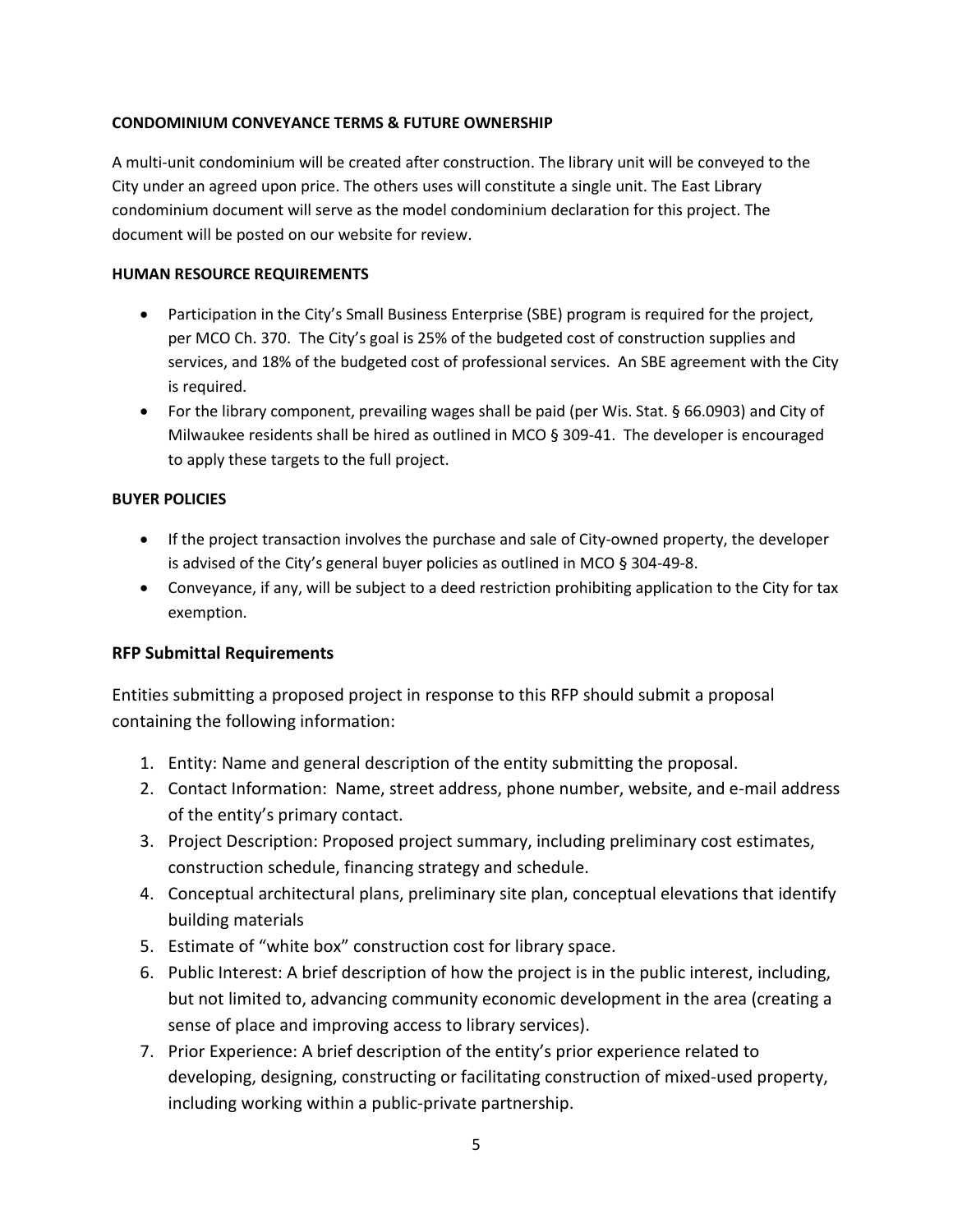- 8. Financial Capability: Verifiable information demonstrating that the entity is in sound financial condition and has the ability to secure the necessary financing to meet the project's requirements now and in the future.
- 9. A list of all project partners, with evidence of partnership participating in the proposed project.
- 10. Potential funding sources, such as federal New Markets Tax Credits or Low-Income Housing Tax Credits, grants, etc.
- 11. If your team participated in the RFI process, please submit information regarding any updates or changes to your RFI proposal in a cover letter of the RFP response.

# **RFP submittals due on or before: 5:00 PM November 18, 2014 via electronic submission.**

**Please provide 10 paper copies of the submittals by 1:00 PM on November 20th.** 

# **Failure to meet the** *electronic* **submission date of November 18 will disqualify your submission.**

**Review, selection process and schedule of important dates:** 

### **November 18, 2014, RFP submissions due via electronic submission**

**MPL staff may seek clarification through interviews or questions to the submitters. RFI concepts will be posted online and at the two branch libraries for public comment beginning in November; RFP responses will also be made available and comments solicited.**

### **Public Meeting Schedules:**

**Developer teams to present proposals to the community and committee:** 

**December 2nd: 5:30 PM MPL Building & Development Committee: Forest Home Library** Committee recommends a project to award the Forest Home RFP at the close of the meeting

**December 9th: 5:30 PM MPL Building & Development Committee: Mill Road Library** Committee recommends a project to award the Mill Road RFP at the close of the meeting

December 16<sup>th</sup> (tentative): (Time TBA) MPL Board of Trustees: Full board votes on RFP award recommendations from committee

After Board selection, a Development Agreement will be negotiated with firm timelines and deliverables with the developer. The proposal will then be submitted to the Common Council for formal acceptance.

Fall of 2015: target date for construction to begin.